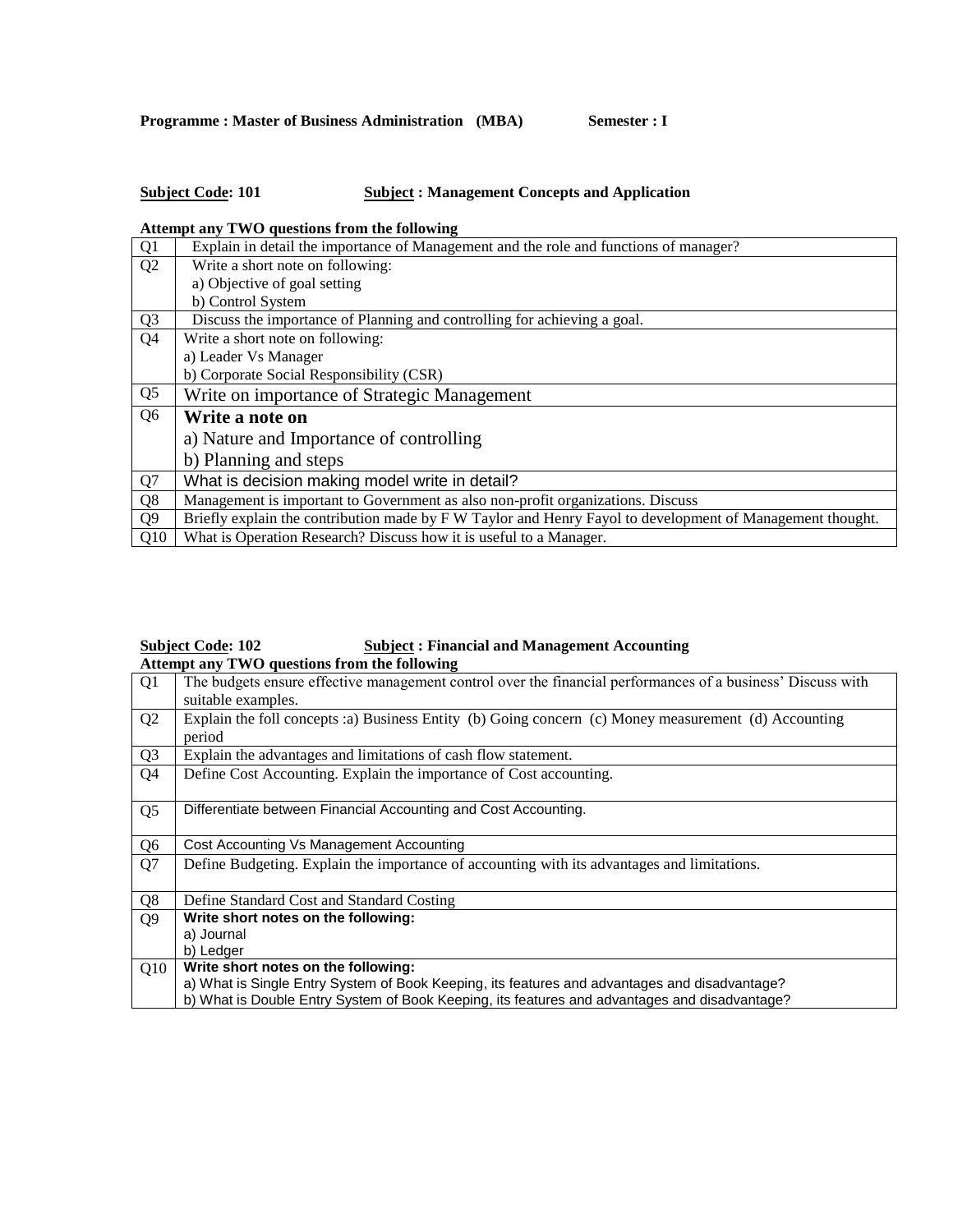| <b>Subject Code: 103</b><br><b>Subject: Economics for Business</b><br>Attempt any TWO questions from the following |                                                                                                            |
|--------------------------------------------------------------------------------------------------------------------|------------------------------------------------------------------------------------------------------------|
| Q1                                                                                                                 | Write a short note on the following:                                                                       |
|                                                                                                                    | a) theory of supply                                                                                        |
|                                                                                                                    | b) Production Function                                                                                     |
| Q <sub>2</sub>                                                                                                     | What is the significance of demand forecasting? In this regard explain statistical methods for forecasting |
|                                                                                                                    | demand.                                                                                                    |
| Q <sub>3</sub>                                                                                                     | Discuss the theory of Supply in detail.                                                                    |
| Q4                                                                                                                 | Discuss Cost in detail                                                                                     |
| Q <sub>5</sub>                                                                                                     | Write short notes on the following:                                                                        |
|                                                                                                                    | a) Demand Forecasting                                                                                      |
|                                                                                                                    | b) Production function with its elements                                                                   |
| Q <sub>6</sub>                                                                                                     | What is Law of Demand? State the determinants and factors influencing individual and Market demand.        |
| Q7                                                                                                                 | Write a short note on the following:                                                                       |
|                                                                                                                    | <b>Profit Maximisation</b><br>a)                                                                           |
|                                                                                                                    | Demand curve<br>b)                                                                                         |
| Q8                                                                                                                 | Discuss Market demand and company demand.                                                                  |
|                                                                                                                    |                                                                                                            |
| Q <sub>9</sub>                                                                                                     | Write a short note on the following:                                                                       |
|                                                                                                                    | a) Determination of Demand                                                                                 |
|                                                                                                                    | b) Objectives of Business Economics                                                                        |
| Q10                                                                                                                | Write in detail the nature and scope of Business Economics.                                                |

# **Subject Code: 104 Subject : Organisational Behaviour**

**Attempt any TWO questions from the following**

| Q1             | Write short notes on the following:                                                                    |
|----------------|--------------------------------------------------------------------------------------------------------|
|                | Group decision making<br>a)                                                                            |
|                | Traits of personality<br>b)                                                                            |
| Q <sub>2</sub> | Write short notes on:                                                                                  |
|                | What is meant by structural intervention?<br>1.                                                        |
|                | What is meant by functional intervention?<br>2 <sub>1</sub>                                            |
| Q <sub>3</sub> | What do you mean by perception? What are the various factors involved in the perception process?       |
| Q <sub>4</sub> | Explain behavioral approach in management                                                              |
|                | Q.2. Write short notes on:                                                                             |
|                | Explain the process of motivation.<br>1.                                                               |
|                | Explain Maslow's hierarchy of needs.<br>2.                                                             |
| Q <sub>5</sub> | What is Organisational conflict? Explain the transition in Conflict thought.                           |
| Q <sub>6</sub> | What do you mean by formal and informal group in an organizational setup? Which type of group are more |
|                | effective and why?                                                                                     |
| Q7             | Write short notes on the following:                                                                    |
|                | a) Theory of X and Y of motivation                                                                     |
|                | Importance of OB<br>b)                                                                                 |
| Q <sub>8</sub> | Define term Leadership in detail.                                                                      |
| Q <sub>9</sub> | Write short notes on the following:                                                                    |
|                | Morale<br>a)                                                                                           |
|                | b)<br>Motivation                                                                                       |
| Q10            | Write short notes on the following:                                                                    |
|                | Reinforcement<br>a)                                                                                    |
|                | b)<br><b>Stress</b>                                                                                    |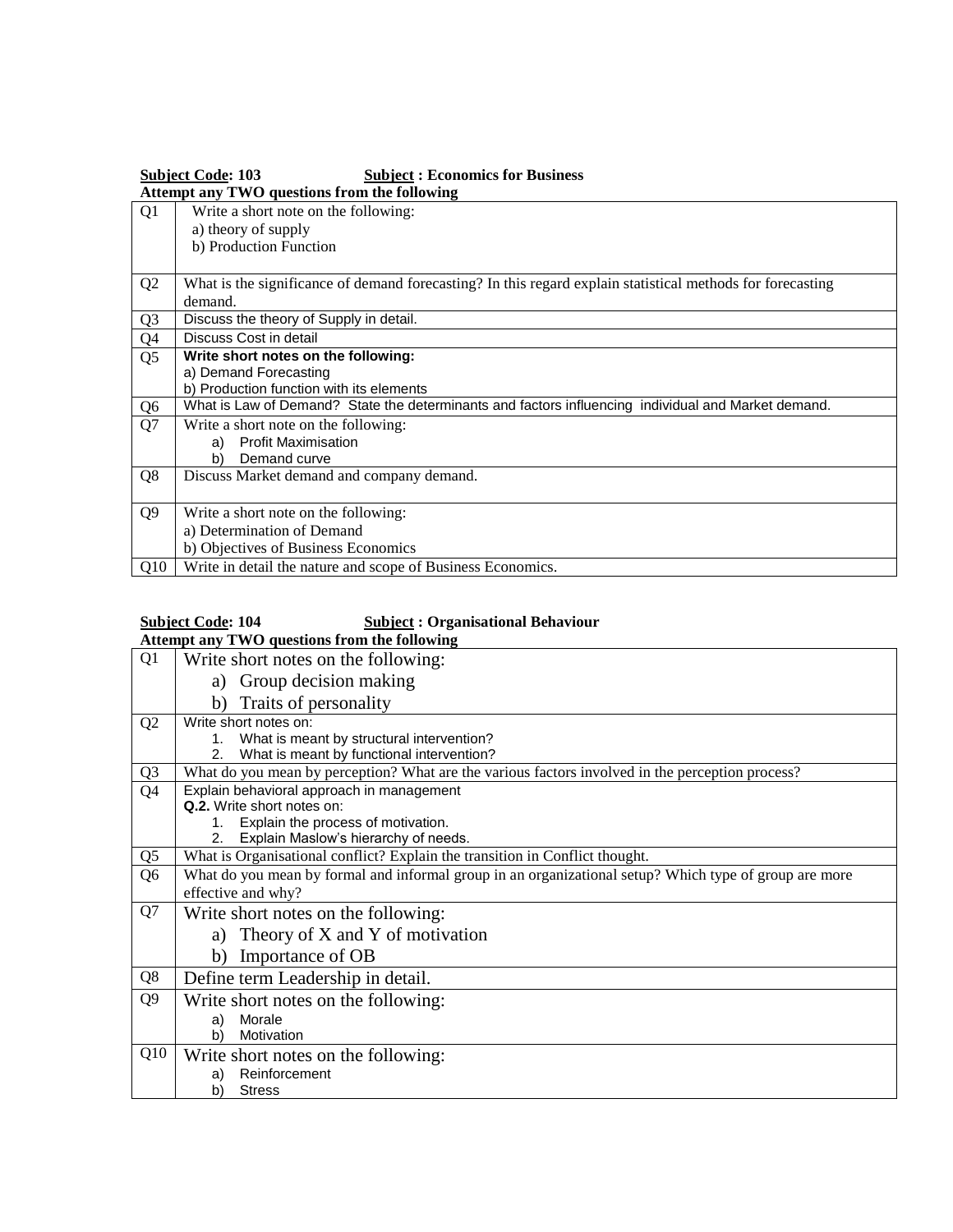|                | <b>Subject Code: 105</b><br><b>Subject: Statistical Techniques</b>        |  |
|----------------|---------------------------------------------------------------------------|--|
|                | Attempt any TWO questions from the following                              |  |
| Q1             | Write a short note on any two:                                            |  |
|                | <b>Regression Analysis</b><br>a)                                          |  |
|                | Regression co-efficient<br>b)                                             |  |
| Q <sub>2</sub> | Write in details the methods of classification and tabulation?            |  |
| Q <sub>3</sub> | What is Probability and Probability Distribution?                         |  |
| Q4             | Write a short note on any two:                                            |  |
|                | a) Measures of Dispersion                                                 |  |
|                | b) Correlation                                                            |  |
|                |                                                                           |  |
| Q <sub>5</sub> | What is Mean Deviation and merits and Demerits of Mean Deviation?         |  |
| Q <sub>6</sub> | What is Regression write in detail with its importance?                   |  |
| Q7             | Differentiate between coefficient of correlation and regression analysis. |  |
| Q8             | What is Probability                                                       |  |
| Q <sub>9</sub> | Write a short note on any two:                                            |  |
|                | a) Normal Distribution                                                    |  |
|                | b) Probability Distribution                                               |  |
| Q10            | Write on statistical Decision Theory.                                     |  |

## **Subject Code: 106 Subject : Managerial Skills Development Attempt any TWO questions from the following**

| Q <sub>1</sub> | Information Technology in Communication. Discuss.                                                                |
|----------------|------------------------------------------------------------------------------------------------------------------|
| Q2             | What is objective to plan a meeting? What are various types of meeting and its documentation?                    |
| Q <sub>3</sub> | What are tips for managing time and advantages of time management? What are techniques for setting               |
|                | priorities?                                                                                                      |
| Q <sub>4</sub> | Discuss in detail on Presentation skill and uses of Audio – Visual Aids.                                         |
| Q <sub>5</sub> | Write in detail on Negotiation Skill?                                                                            |
| Q <sub>6</sub> | Define Communication in the context of organization with its importance.                                         |
| Q7             | Write on Bio-Data.                                                                                               |
| Q <sub>8</sub> | Discuss importance of Listening. What are barriers to effective listening highlight some with relevant examples? |
| Q <sub>9</sub> | What do you mean by stress management? Analyse reasons for stress and its side effects.                          |
| Q10            | What are the different Presentation skills required for making an effective presentation?                        |

#### **Subject Code: 107 Subject : Business Legislation Attempt any TWO questions from the following**

|                | Transmitted to the state of the state $\frac{1}{2}$                       |
|----------------|---------------------------------------------------------------------------|
| Q <sub>1</sub> | Highlight with examples evolution of Business Legislation/ Laws of India. |
| Q <sub>2</sub> | What are the consequences of infringement of valid patents?               |
| Q <sub>3</sub> | Write short notes on the following:                                       |
|                | a) Digital Signature                                                      |
|                | b) Unpaid seller                                                          |
| Q4             | Write short notes on the following:                                       |
|                | a) Prospectus                                                             |
|                | b) Power of Director                                                      |
|                |                                                                           |
| Q <sub>5</sub> | What is meaning and Nature of Business Legislation?                       |
|                |                                                                           |